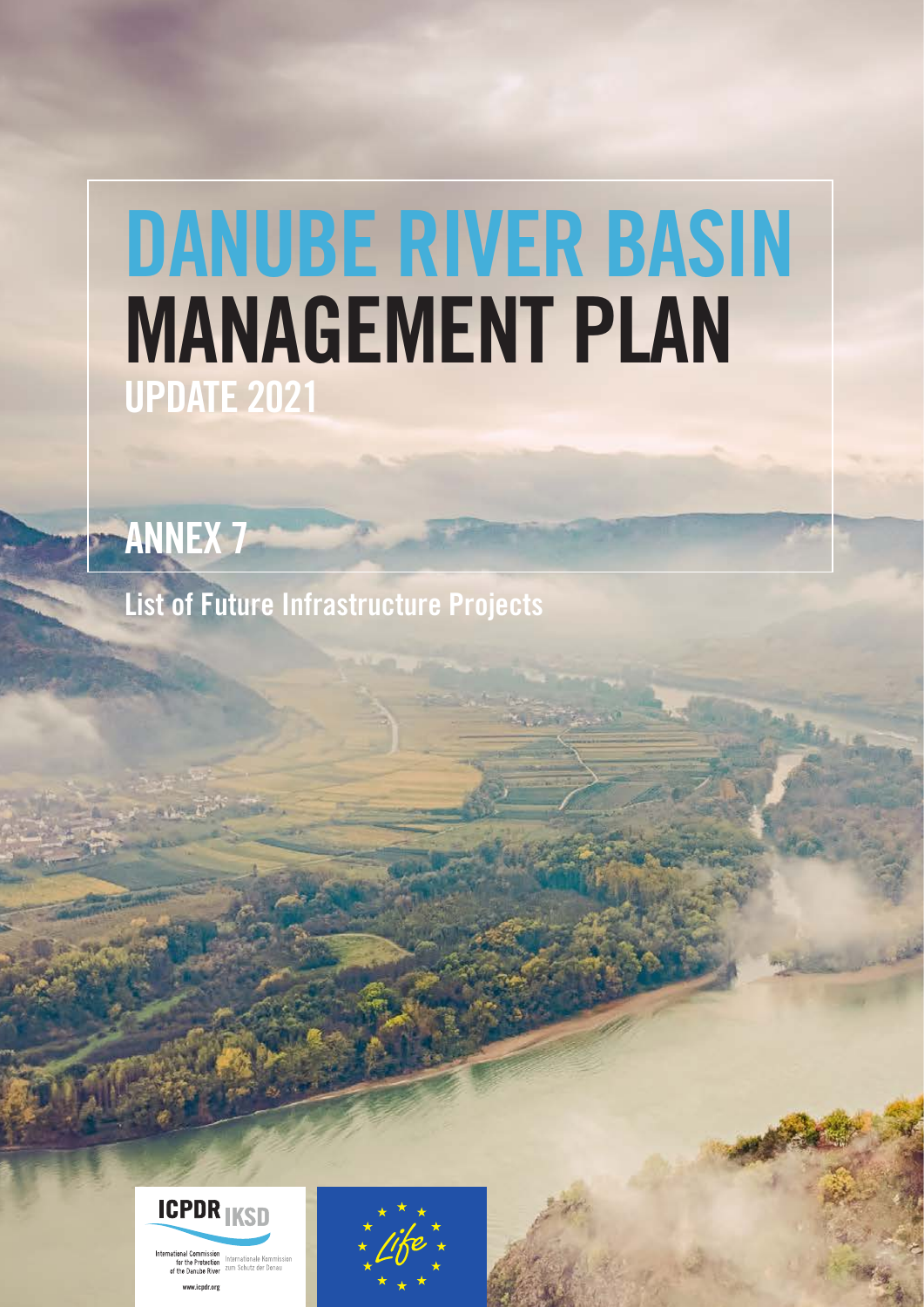As in previous cycles, a list of future infrastructure projects (FIPs) of basin-wide importance has been compiled for the DRBMP Update 2021. The following criteria were applied for the data collection.

**Criteria for the collection of future infrastructure projects for the Danube River and other DRBD rivers with catchment areas >4,000 km<sup>2</sup>**

|                 | <b>Danube River</b>                                                                                                        | <b>Other DRBD rivers with catchment areas</b><br>$>4.000 \mathrm{km}^2$                                                    |  |  |  |  |  |
|-----------------|----------------------------------------------------------------------------------------------------------------------------|----------------------------------------------------------------------------------------------------------------------------|--|--|--|--|--|
|                 | Strategic Environmental Assessment (SEA) and/or<br>Environmental Impact Assessments (EIA) are<br>performed for the project | Strategic Environmental Assessment (SEA) and/or<br>Environmental Impact Assessments (EIA) are<br>performed for the project |  |  |  |  |  |
| <b>Criteria</b> | <u>or</u>                                                                                                                  | and                                                                                                                        |  |  |  |  |  |
|                 | project is expected to provoke transboundary<br>effects                                                                    | project is expected to provoke transboundary<br>effects                                                                    |  |  |  |  |  |

These FIPs, if implemented without full consideration to effects on water status, are likely to provoke impacts on water status due to hydromorphological alterations. Consequently, these projects need to be addressed by integrating mitigation measures in order to reduce/cancel the potential impacts on water status.

## **Explanation of abbreviations for the tables**

- EIA = Environmental Impact Assessment
- SEA = Strategic Environmental Assessment
- WFD = Water Framework Directive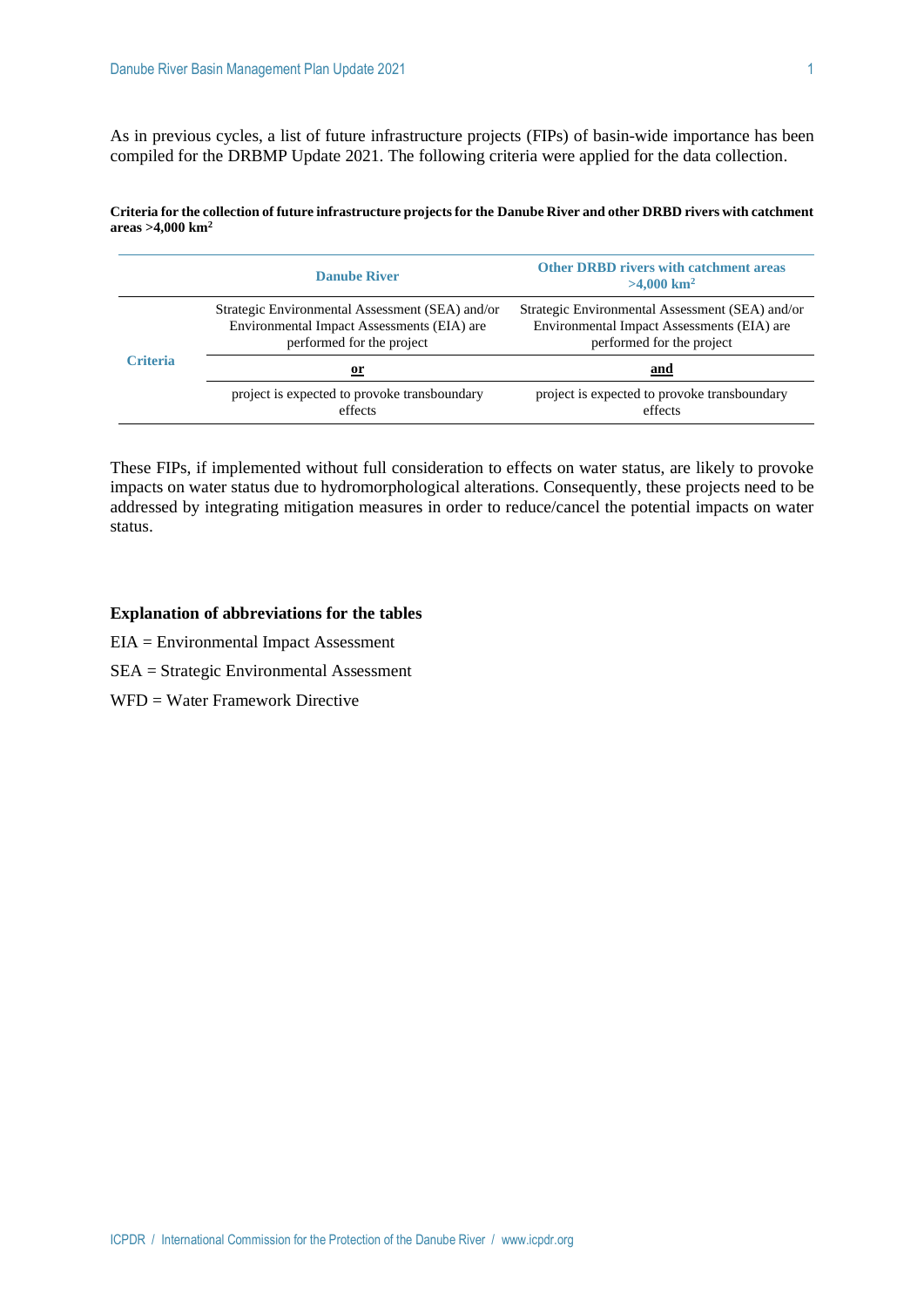| <b>Country</b> | <b>River or</b><br><b>Coastal</b><br><b>Waterbody</b> | <b>Water body</b> | <b>Project title</b>                   | <b>Main</b><br>purpose | <b>Description</b>                                                                                                                                      | <b>Project status</b>        | <b>Start</b><br>imple-<br>mentation | <b>Expected</b><br>deterioration<br>of water<br>body status | <b>Trans-</b><br>boundary<br>impact | <b>SEA</b>     | <b>EIA</b> | <b>Exemption</b><br>WFD Art.<br>4(7) |
|----------------|-------------------------------------------------------|-------------------|----------------------------------------|------------------------|---------------------------------------------------------------------------------------------------------------------------------------------------------|------------------------------|-------------------------------------|-------------------------------------------------------------|-------------------------------------|----------------|------------|--------------------------------------|
| <b>BG</b>      | Dunav                                                 | BG1DU000R001      | Fast Danube Sector<br>7 Belene         | Navigation             | Improvement of the<br>navigation<br>conditions on the<br>RO-BG Danube<br>Sector - Location 1<br>km north of Belene;<br>between km 577 and<br>km 560     | Implementation<br>of project | 2021                                | Yes                                                         | Yes                                 | N <sub>0</sub> | Intended   | $Yes*$                               |
| <b>BG</b>      | Dunav                                                 | BG1DU000R001      | <b>Fast Danube Sector</b><br>8 Vardim  | Navigation             | Improvement of the<br>navigation<br>conditions on the<br>RO-BG Danube<br>Sector - Location 5<br>km northeast of<br>Vardim; between km<br>542 and km 539 | Implementation<br>of project | 2021                                | Yes                                                         | Yes                                 | N <sub>o</sub> | Intended   | $Yes*$                               |
| BG             | Dunav                                                 | BG1DU000R001      | <b>Fast Danube Sector</b><br>9 Yantra  | Navigation             | Improvement of the<br>navigation<br>conditions on the<br>RO-BG Danube<br>Sector - Location: 3<br>km north of Krivina;<br>between km 537 and<br>km 534   | Implementation<br>of project | 2021                                | Yes                                                         | Yes                                 | N <sub>o</sub> | Intended   | $Yes*$                               |
| BG             | Dunav                                                 | BG1DU000R001      | <b>Fast Danube Sector</b><br>10 Batin  | Navigation             | Improvement of the<br>navigation<br>conditions on the<br>RO-BG Danube<br>Sector - Location: 2<br>km north of Batin;<br>between km 530 and<br>km 520     | Implementation<br>of project | 2021                                | Yes                                                         | Yes                                 | N <sub>o</sub> | Intended   | Yes*                                 |
| <b>BG</b>      | Dunav                                                 | BG1DU000R001      | <b>Fast Danube Sector</b><br>11 Konsui | Navigation             | Improvement of the<br>navigation<br>conditions on the<br>RO-BG Danube<br>Sector - Location 6<br>km east of Oltenita;<br>between km 428 and<br>km 423    | Implementation<br>of project | 2021                                | Yes                                                         | Yes                                 | No             | Intended   | $Yes*$                               |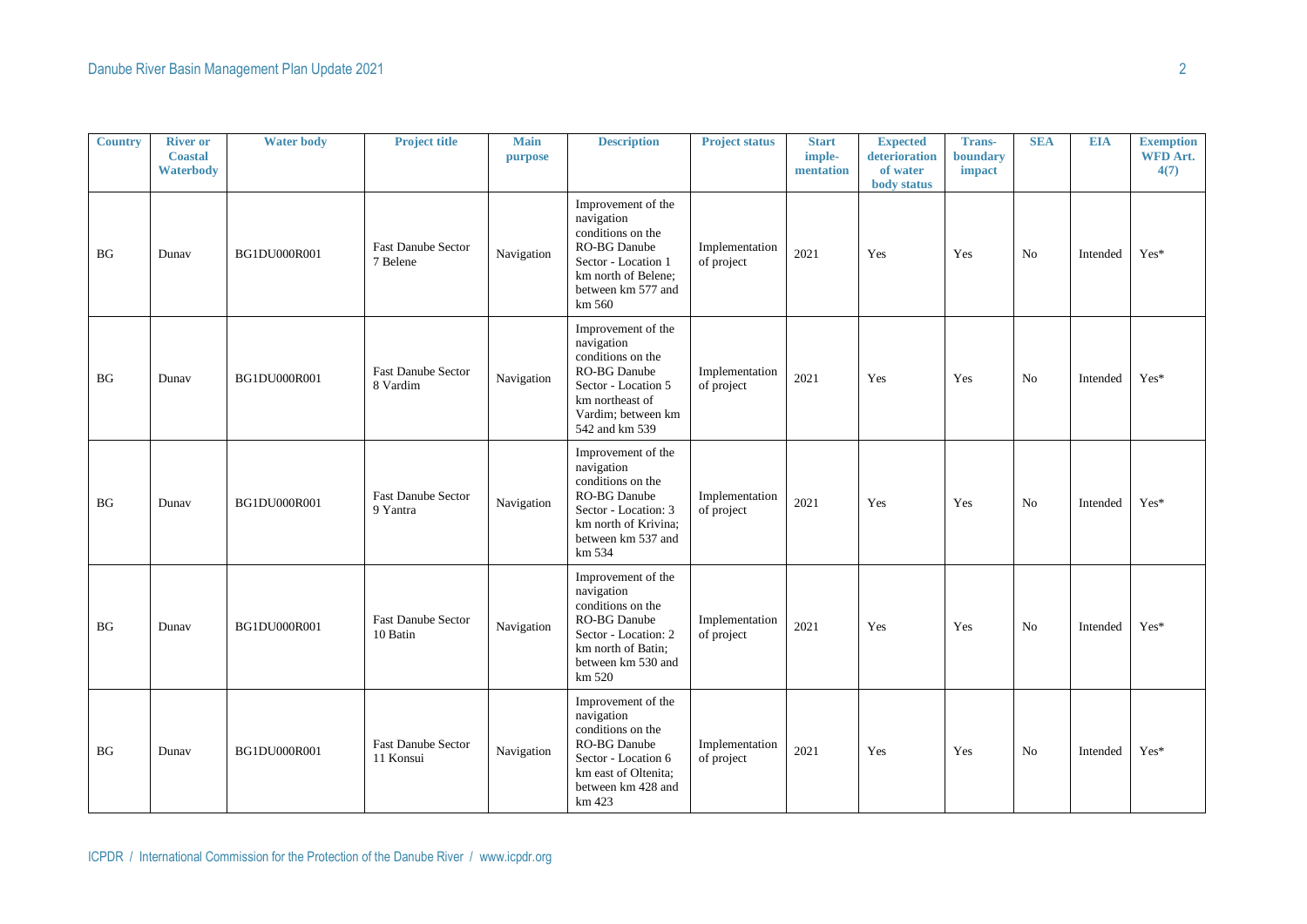| <b>Country</b> | <b>River or</b><br><b>Coastal</b><br>Waterbody | <b>Water body</b>                                                                                                                                   | <b>Project title</b>                                                                                                                                                | <b>Main</b><br>purpose  | <b>Description</b>                                                                                                                                                                            | <b>Project status</b>         | <b>Start</b><br>imple-<br>mentation | <b>Expected</b><br>deterioration<br>of water<br>body status | <b>Trans-</b><br>boundary<br>impact | <b>SEA</b>      | <b>EIA</b>      | <b>Exemption</b><br><b>WFD Art.</b><br>4(7) |
|----------------|------------------------------------------------|-----------------------------------------------------------------------------------------------------------------------------------------------------|---------------------------------------------------------------------------------------------------------------------------------------------------------------------|-------------------------|-----------------------------------------------------------------------------------------------------------------------------------------------------------------------------------------------|-------------------------------|-------------------------------------|-------------------------------------------------------------|-------------------------------------|-----------------|-----------------|---------------------------------------------|
| <b>BG</b>      | Dunav                                          | BG1DU000R001                                                                                                                                        | <b>Fast Danube Sector</b><br>12 Popina                                                                                                                              | Navigation              | Improvement of the<br>navigation<br>conditions on the<br><b>RO-BG Danube</b><br>Sector - Location: 1<br>km north of Popina;<br>between km 408 and<br>km 401                                   | Implementation<br>of project  | 2021                                | Yes                                                         | Yes                                 | N <sub>o</sub>  | Intended        | $Yes*$                                      |
| DE             | Donau                                          | DERW DEBY 1 F361                                                                                                                                    | Ausbau der<br>Wasserstraße und<br>Verbesserung des<br>Hochwasserschutzes<br>zwischen Straubing<br>und Vilshofen,<br>Teilabschnitt 1:<br>Straubing bis<br>Deggendorf | Navigation              | Improvement of<br>flood protection<br>(technical measures<br>for 100-year flood<br>events),<br>Improvement of<br>navigation<br>conditions (River<br>engineering works -<br>stream regulation) | Implementation<br>of project  | 2020                                | N <sub>o</sub>                                              | N <sub>0</sub>                      | N <sub>o</sub>  | Already<br>done | No                                          |
| DE             | Donau                                          | DERW DEBY 1 F477                                                                                                                                    | Ausbau der<br>Wasserstraße und<br>Verbesserung des<br>Hochwasserschutzes<br>zwischen Straubing<br>und Vilshofen,<br>Teilabschnitt 2:<br>Deggendorf bis<br>Vilshofen | Navigation <sup>1</sup> | Improvement of<br>flood protection<br>(technical measures<br>for 100-year flood<br>events).<br>Improvement of<br>navigation<br>conditions (River<br>engineering works -<br>stream regulation) | Planning under<br>preparation | Not yet<br>determined               | No                                                          | Yes                                 | No              | Already<br>done | No                                          |
| <b>HR</b>      | Kupa                                           | HRCSRN0004_001,<br>HRCSRN0004_002,<br>HRCSRN0004_003,<br>HRCSRN0004 004,<br>HRCSRN0004_005,<br>HRCSRN0004_006,<br>HRCSRN0004 007,<br>HRCSRN0004_008 | Projekt "Sustav<br>zaštite od poplava<br>karlovačko-sisačkog<br>područja"                                                                                           | Flood<br>protection     | Projekt "Sustav<br>zaštite od poplava<br>karlovačko-sisačkog<br>područja"                                                                                                                     | Officially<br>planned         | 2020                                | No                                                          | N <sub>0</sub>                      | Already<br>done | Already<br>done | No                                          |

<sup>&</sup>lt;sup>1</sup> Future infrastructure projects can have multiple purposes, e.g. the main purpose of the project "Straubing-Vilshofen" in Germany is twofold: improvement of flood protection, and navigation.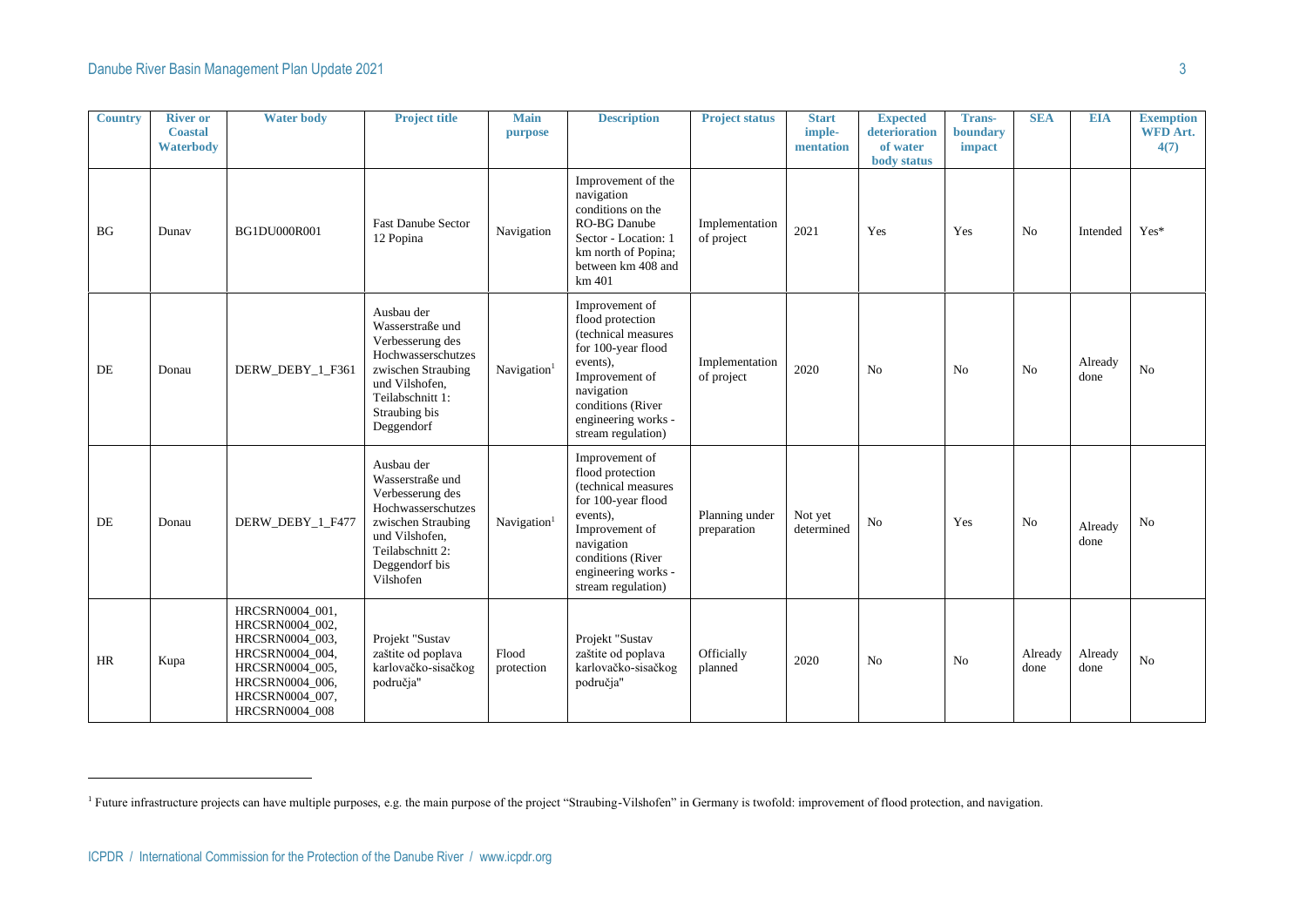| <b>Country</b> | <b>River or</b><br><b>Coastal</b> | <b>Water body</b>                                                                                                                                                      | <b>Project title</b>                                                | <b>Main</b><br>purpose | <b>Description</b>                                                                                                                                                                                           | <b>Project status</b>         | <b>Start</b><br>imple- | <b>Expected</b><br>deterioration | <b>Trans-</b><br>boundary | <b>SEA</b>      | <b>EIA</b>      | <b>Exemption</b><br><b>WFD Art.</b> |
|----------------|-----------------------------------|------------------------------------------------------------------------------------------------------------------------------------------------------------------------|---------------------------------------------------------------------|------------------------|--------------------------------------------------------------------------------------------------------------------------------------------------------------------------------------------------------------|-------------------------------|------------------------|----------------------------------|---------------------------|-----------------|-----------------|-------------------------------------|
|                | <b>Waterbody</b>                  |                                                                                                                                                                        |                                                                     |                        |                                                                                                                                                                                                              |                               | mentation              | of water<br>body status          | impact                    |                 |                 | 4(7)                                |
| <b>HR</b>      | Sava                              | HRCSRI0001_001,<br>HRCSRI0001_002,<br>HRCSRI0001_003,<br>HRCSRI0001_004,<br>HRCSRI0001_005,<br>HRCSRI0001_006,<br>HRCSRI0001_007,<br>HRCSRI0001_008,<br>HRCSRI0001_009 | Modernizacija<br>lijevoobalnih savskih<br>nasipa                    | Flood<br>protection    | Modernizacija<br>lijevoobalnih savskih<br>nasipa                                                                                                                                                             | Implementation<br>of project  | 2017                   | N <sub>o</sub>                   | N <sub>0</sub>            | Already<br>done | No              | No                                  |
| HR             | Drava                             | HRCDRI0002_021                                                                                                                                                         | Rekonstrukcija<br>nasipa Otok Virje<br><b>Brezje</b>                | Flood<br>protection    | Rekonstrukcija<br>nasipa Otok Virje<br>Brezje - Projekt<br>FRISCO 2.3 -<br>Prekogranično<br>usklađeno smanjenje<br>rizika od poplava 2.3<br>- strukturne mjere na<br>slivovima rijeka<br>Drave i Kolpe/Kupe. | Implementation<br>of project  | 2019                   | No                               | No                        | Already<br>done | Already<br>done | $\rm No$                            |
| HU             | Mosoni-<br>Duna                   | HUAEP810                                                                                                                                                               | Water-level<br>rehabilitation of the<br>Mosoni-Danube<br>confluence | Flood<br>protection    | Restoring low and<br>mean water levels in<br>the estuary section of<br>Mosoni-Danube                                                                                                                         | Implementation<br>of project  | 2016                   | N <sub>o</sub>                   | Yes                       | N <sub>o</sub>  | Already<br>done | No                                  |
| HU             | Duna                              | HUAEP443                                                                                                                                                               | Nagyműtárgyak<br>fejlesztése és<br>rekonstrukciója<br>(Dunakiliti)  | Flood<br>protection    | Rekonstruction of<br>Dunakiliti dam to<br>allow the reduction<br>of flood risk.                                                                                                                              | Implementation<br>of project  | 2016                   | No                               | Yes                       | No              | No              | No                                  |
| HU             | Duna                              | HUAEP446                                                                                                                                                               | Esztergom<br>árvízvédelmének<br>fejlesztése I. ütem                 | Flood<br>protection    | Flood risk reduction<br>of the city<br>Esztergom by the<br>development of<br>former dykes.                                                                                                                   | Implementation<br>of project  | 2016                   | No                               | No                        | No              | Already<br>done | No                                  |
| HU             | Duna                              | HUAEP443,<br>HUAEP446,<br>HUAOC752,<br>HUAOC753,<br>HUAOC754,<br>HUAOC755,<br>HUAOC756                                                                                 | Navigation<br>development on the<br>Danube                          | Navigation             | The navigable days<br>on the HU Danube<br>stretch is now under<br>250. It is not in line<br>with the international<br>expectations<br>(Belgrade and AGN<br>Convention). On 43<br>sites (92 km)               | Planning under<br>preparation | 2022                   | Yes                              | No                        | Already<br>done | No              | $Yes*$                              |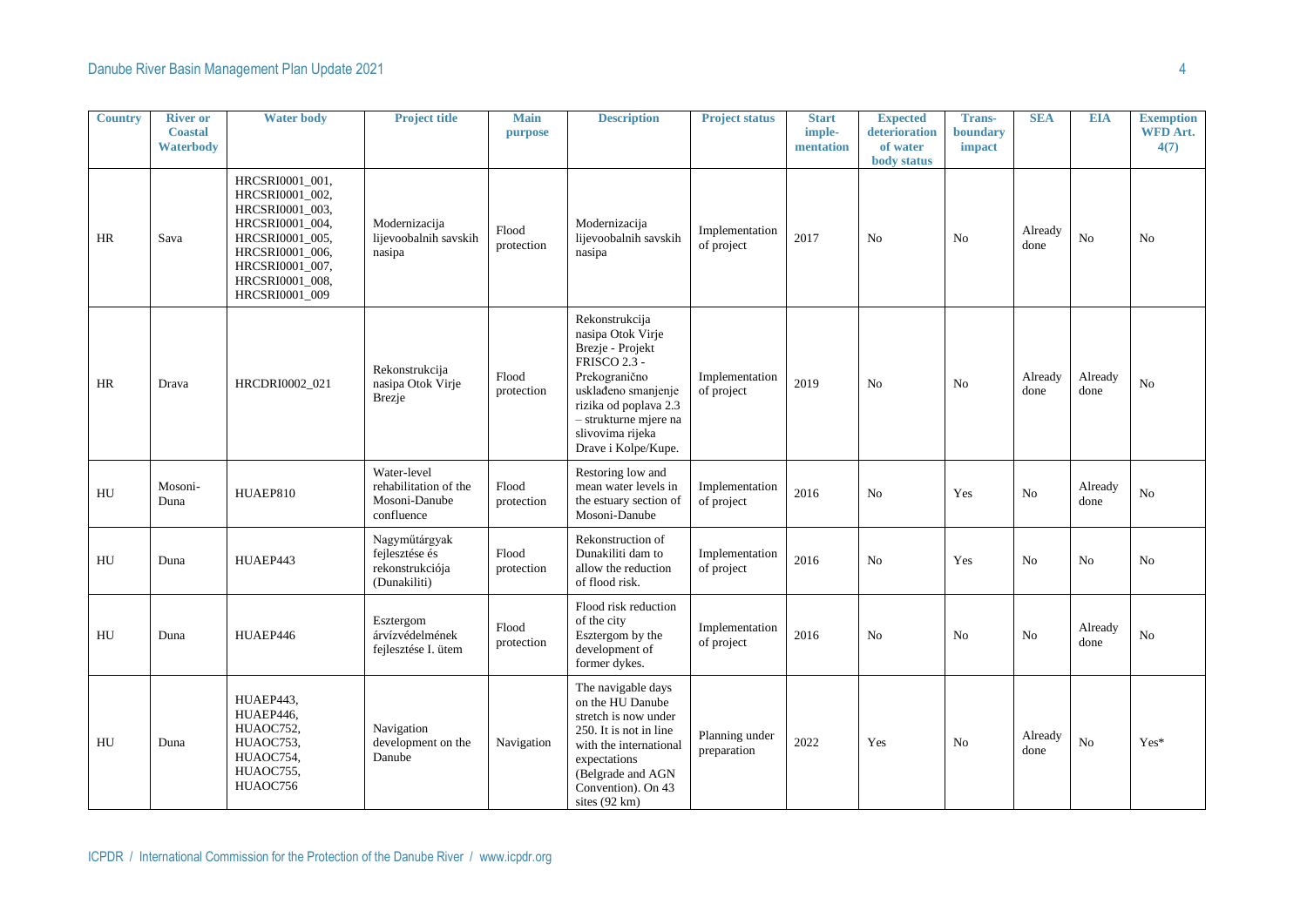| <b>Country</b> | <b>River or</b><br><b>Coastal</b><br><b>Waterbody</b> | <b>Water body</b> | <b>Project title</b>                                                                                                            | <b>Main</b><br>purpose | <b>Description</b>                                                                                                                                                                                                                             | <b>Project status</b>        | <b>Start</b><br>imple-<br>mentation | <b>Expected</b><br>deterioration<br>of water<br>body status | <b>Trans-</b><br>boundary<br>impact | <b>SEA</b>      | <b>EIA</b>      | <b>Exemption</b><br><b>WFD Art.</b><br>4(7) |
|----------------|-------------------------------------------------------|-------------------|---------------------------------------------------------------------------------------------------------------------------------|------------------------|------------------------------------------------------------------------------------------------------------------------------------------------------------------------------------------------------------------------------------------------|------------------------------|-------------------------------------|-------------------------------------------------------------|-------------------------------------|-----------------|-----------------|---------------------------------------------|
|                |                                                       |                   |                                                                                                                                 |                        | modifications are<br>foreseen.                                                                                                                                                                                                                 |                              |                                     |                                                             |                                     |                 |                 |                                             |
| <b>RO</b>      | CWB: Cap<br>Singol-<br><b>Eforie Nord</b>             | ROCT02_B1         | Reducerea Eroziunii<br>costiere Faza II,<br>finantat prin<br>Programul<br>Operational<br>Infrastructura Mare<br>$(2014 - 2020)$ | Others                 | Protectia coastei<br>litoralului Marii<br>Negre pe teritoriul<br>Romaniei de efectele<br>eroziunii costiere<br>prin dezvoltarea unui<br>program de lucrari<br>specificecare au in<br>vedere reabilitarea si<br>protejarea liniei<br>tarmului,  | Implementation<br>of project | 2014                                | Yes                                                         | No                                  | Already<br>done | Already<br>done | $\mathrm{Yes}^*$                            |
| <b>RO</b>      | CWB:<br>Eforie<br>Nord-Vama<br>Veche                  | ROCT02_B2         | Reducerea Eroziunii<br>costiere Faza II,<br>finantat prin<br>Programul<br>Operational<br>Infrastructura Mare<br>$(2014 - 2020)$ | Others                 | Protectia coastei<br>litoralului Marii<br>Negre pe teritoriul<br>Romaniei de efectele<br>eroziunii costiere<br>prin dezvoltarea unui<br>program de lucrari<br>specifice care au in<br>vedere reabilitarea si<br>protejarea liniei<br>tarmului. | Implementation<br>of project | 2014                                | Yes                                                         | N <sub>0</sub>                      | Already<br>done | Already<br>done | Yes*                                        |
| <b>RO</b>      | Dunarea                                               | RORW14-1_B3       | <b>FAST DANUBE -</b><br>Garla Mare - sector<br>de navigatie<br>administrat de<br>AFDJ; Mehedinti -<br><b>UAT</b> Garla Mare     | Navigation             | 1 km sud de Garla<br>Mare, aval Vrav                                                                                                                                                                                                           | Implementation<br>of project | 2021                                | Yes                                                         | Yes                                 | N <sub>0</sub>  | Intended        | $Yes*$                                      |
| RO             | CWB:<br>Eforie<br>Nord-Vama<br>Veche                  | ROCT02 B2         | Reducerea Eroziunii<br>costiere Faza II.<br>finantat prin<br>Programul<br>Operational<br>Infrastructura Mare<br>$(2014 - 2020)$ | Others                 | Protectia coastei<br>litoralului Marii<br>Negre pe teritoriul<br>Romaniei de efectele<br>eroziunii costiere<br>prin dezvoltarea unui<br>program de lucrari<br>specifice care au in<br>vedere reabilitarea si<br>protejarea liniei<br>tarmului, | Implementation<br>of project | 2014                                | Yes                                                         | N <sub>0</sub>                      | Already<br>done | Already<br>done | Yes*                                        |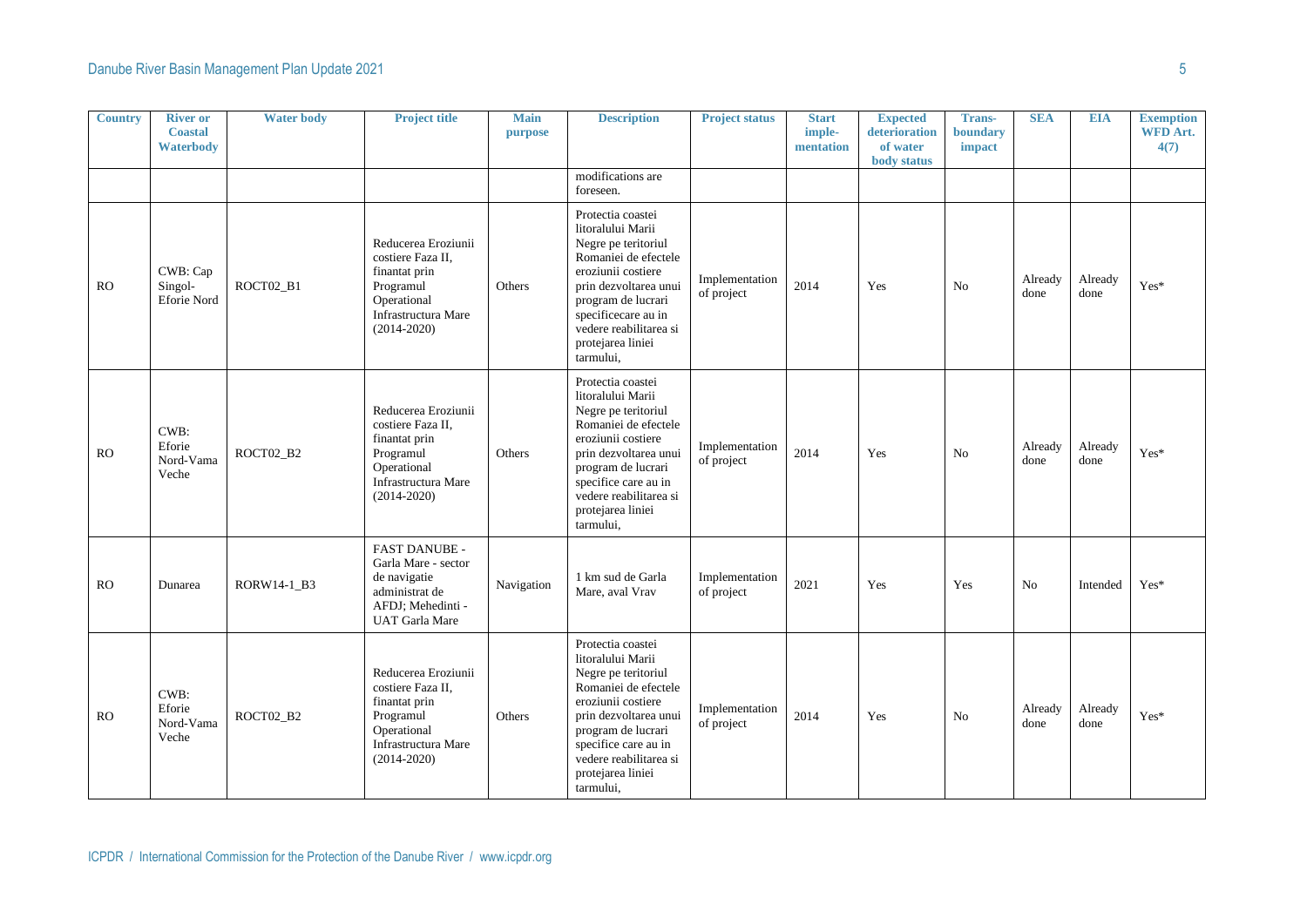| <b>Country</b> | <b>River or</b><br><b>Coastal</b><br><b>Waterbody</b> | <b>Water body</b>                           | <b>Project title</b>                                                                                                  | <b>Main</b><br>purpose | <b>Description</b>                                                                                                    | <b>Project status</b>        | <b>Start</b><br>imple-<br>mentation | <b>Expected</b><br>deterioration<br>of water<br>body status | <b>Trans-</b><br>boundary<br>impact | <b>SEA</b>      | <b>EIA</b>      | <b>Exemption</b><br>WFD Art.<br>4(7) |
|----------------|-------------------------------------------------------|---------------------------------------------|-----------------------------------------------------------------------------------------------------------------------|------------------------|-----------------------------------------------------------------------------------------------------------------------|------------------------------|-------------------------------------|-------------------------------------------------------------|-------------------------------------|-----------------|-----------------|--------------------------------------|
| <b>RO</b>      | Dunarea                                               | RORW14-1_B3                                 | FAST DANUBE -<br>Salcia - sector de<br>navigatie administrat<br>de AFDJ; Mehedinti<br>- UAT Salcia                    | Navigation             | 3 km sud de Salcia.<br>aval Iasen                                                                                     | Implementation<br>of project | 2021                                | Yes                                                         | Yes                                 | N <sub>o</sub>  | Intended        | $Yes*$                               |
| RO             | Dunarea                                               | RORW14-1 B3                                 | <b>FAST DANUBE -</b><br>Bogdan - Secian -<br>sector administrat<br>AFDJ;Dolj - UAT<br>Calafat                         | Navigation             | <1 km sud-vest de<br>Ciupercenii Vechi, 3<br>km est de Vidbol-<br>Dunavsti                                            | Implementation<br>of project | 2021                                | Yes                                                         | Yes                                 | N <sub>o</sub>  | Intended        | $Yes*$                               |
| <sub>RO</sub>  | Dunarea                                               | RORW14-1 B3                                 | <b>FAST DANUBE -</b><br>Dobrina - sector de<br>navigatie administrat<br>de AFDJ;Dolj - UAT<br>Desa                    | Navigation             | 6 km sud de Desa, 3<br>km nord de Dobri<br>dol - Silivata -<br>Orsoia                                                 | Implementation<br>of project | 2021                                | Yes                                                         | Yes                                 | N <sub>0</sub>  | Intended        | $Yes*$                               |
| <b>RO</b>      | Dunarea                                               | RORW14-1_B3                                 | <b>FAST DANUBE -</b><br>Bechet - sector de<br>navigatie administrat<br>de AFDJ;Dolj - UAT<br>Bechet                   | Navigation             | 3 km sud-est de<br>Bechet, aval<br>Oryahovo, 1.5 km<br>nord de Lekovet                                                | Implementation<br>of project | 2021                                | Yes                                                         | Yes                                 | No              | Intended        | Yes*                                 |
| RO             | Dunarea                                               | RORW14-1 B3                                 | <b>FAST DANUBE -</b><br>Corabia - sector de<br>navigatie administrat<br>de AFDJ;Olt - UAT<br>Corabia                  | Navigation             | la sud de Corabia.<br><1km nord-vest de<br>Zagrajden                                                                  | Implementation<br>of project | 2021                                | Yes                                                         | Yes                                 | N <sub>o</sub>  | Intended        | $Yes*$                               |
| RS             | Dunav                                                 | <b>RSD_05</b>                               | Rehabilitation and<br>construction of the<br><b>Bulk and General</b><br>Cargo Terminal of<br>the Port of<br>Smederevo | Navigation             | Rehabilitation and<br>construction of the<br><b>Bulk and General</b><br>Cargo Terminal of<br>the Port of<br>Smederevo | Implementation<br>of project | 2021                                | N <sub>o</sub>                                              | N <sub>0</sub>                      | Already<br>done | Already<br>done | $Yes^{*/**}$                         |
| RS             | Sava                                                  | RSDR_1_A,<br>RSSA <sub>_6</sub> ,<br>RSSA_7 | River traning and<br>dredging works on<br>the Sava Drina<br>Confluence                                                | Navigation             | River traning and<br>dredging works on<br>the Sava Drina<br>Confluence                                                | Officially<br>planned        | 2022                                | N <sub>o</sub>                                              | No                                  | Already<br>done | Intended        | $Yes^{*/**}$                         |
| <b>RS</b>      | Lim                                                   | RSLIM_4_D                                   | Projekat izgradnje<br>HE Brodarevo 1 i<br>HE Brodarevo 2                                                              | Hydropower             | Hydropower plant<br>13,5 MW                                                                                           | Officially<br>planned        | Not yet<br>determined               | Yes                                                         | Yes                                 | Already<br>done | Already<br>done | $Yes^{*/**}$                         |